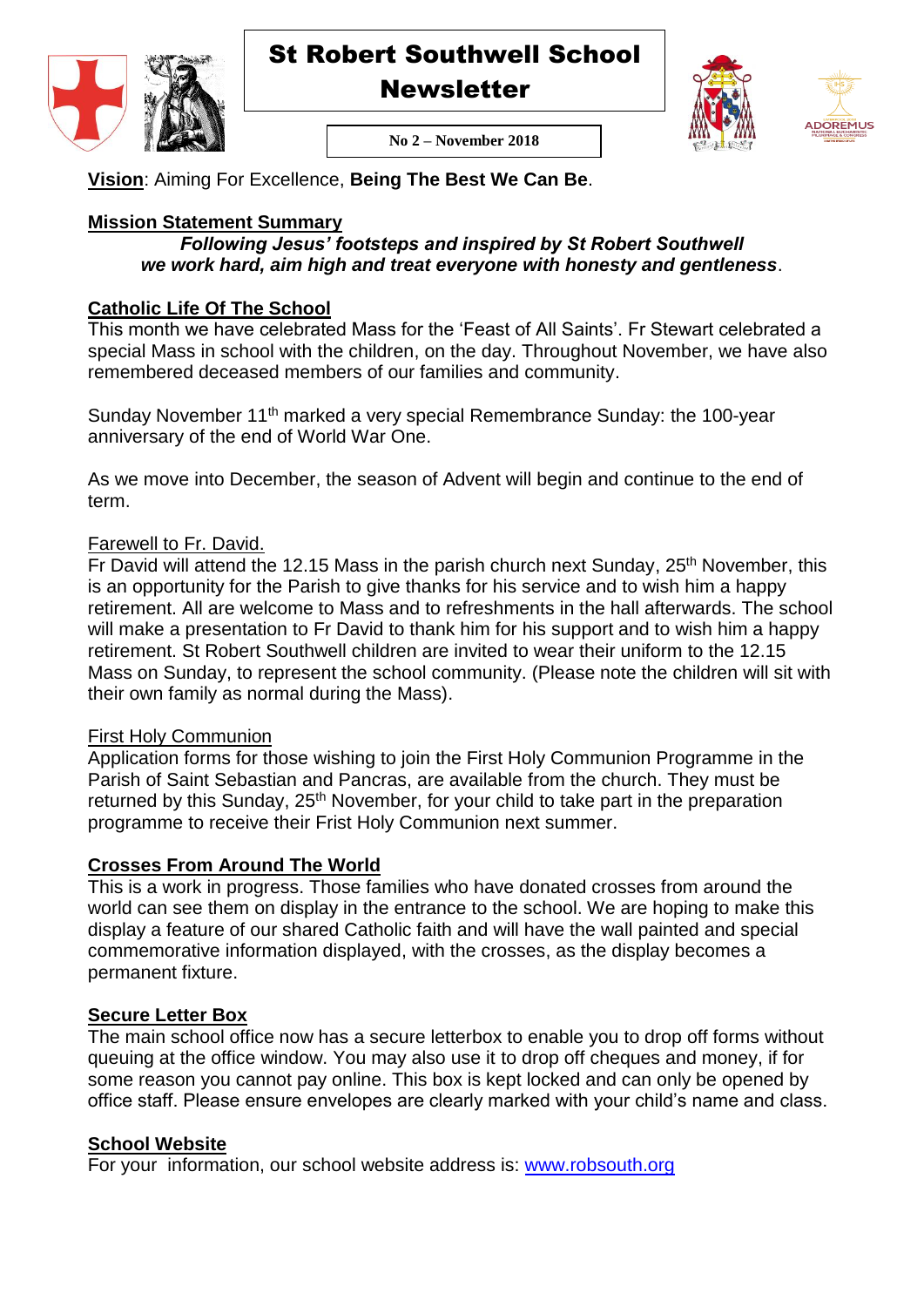#### **National Measurement Programme**

The results of the national measurement programme are attached at the end of this newsletter. They indicate that children at St Robert Southwell are more overweight and obese than other children in Brent, and children nationally, by the end of Year 6. This is very concerning as obesity affects general health and well-being and can reduce an individual's life expectancy by many years. Other agencies are keen to support the school, our families and children to reduce obesity levels and aim to improve their health.

I believe the majority of our children are active during the week, both in and out of school. It appears that sugary drinks and snacks are the main cause of the increasing obesity issue for children in our school.

We are continuing our work to keep your children as healthy and active as possible.

I am taking this opportunity to remind parents that children must only have water in their water bottle for drinking throughout the day. Juice not only increases sugar intake but also increases tooth decay.

Children are not allowed to bring treats and snacks in to share on their birthdays. Instead, they may bring a book for the class to share.

Infant children are offered free fruit at morning playtime so do not need to bring any other snack. With the exception of children with very specific medical conditions, Junior children are only allowed to bring in fruit for their morning snack. Please do not provide cereal bars or other snacks as school staff will challenge unhealthy snacks.

Healthy Packed Lunches: All children choosing to have a packed lunch at school should be sent in with healthy options. Sandwiches, fruit, yoghurt, cheese and plain biscuits can be included. No chocolate bars, sweets, sugary biscuits or crisps should be provided. All packaging and leftovers will remain in your child's packed lunch bag in order for you to monitor what they have eaten in school. Thank you in advance for your support.

As a school, staff have agreed to limit the giving of sweet treats to a maximum of 3 times per year, (once each term).

Staff have also been encouraged to offer extra playtime and PE sessions as a class treat, to increase activity levels.

#### **Consultation To Join All Saint's Academy Trust**

Your child should have brought home a letter inviting you to comment on this consultation. More information is also available on the school website. A meeting will take place for parents on **Monday December 3rd at 6pm in** the small hall.

## **Friends' Association**

The Friends' Association have already raised over £4000 since September. Most of this was raised by the very successful Polish Festival, planned and organised by a group of parents. They also managed to secure amazing sponsorship from Mieczko.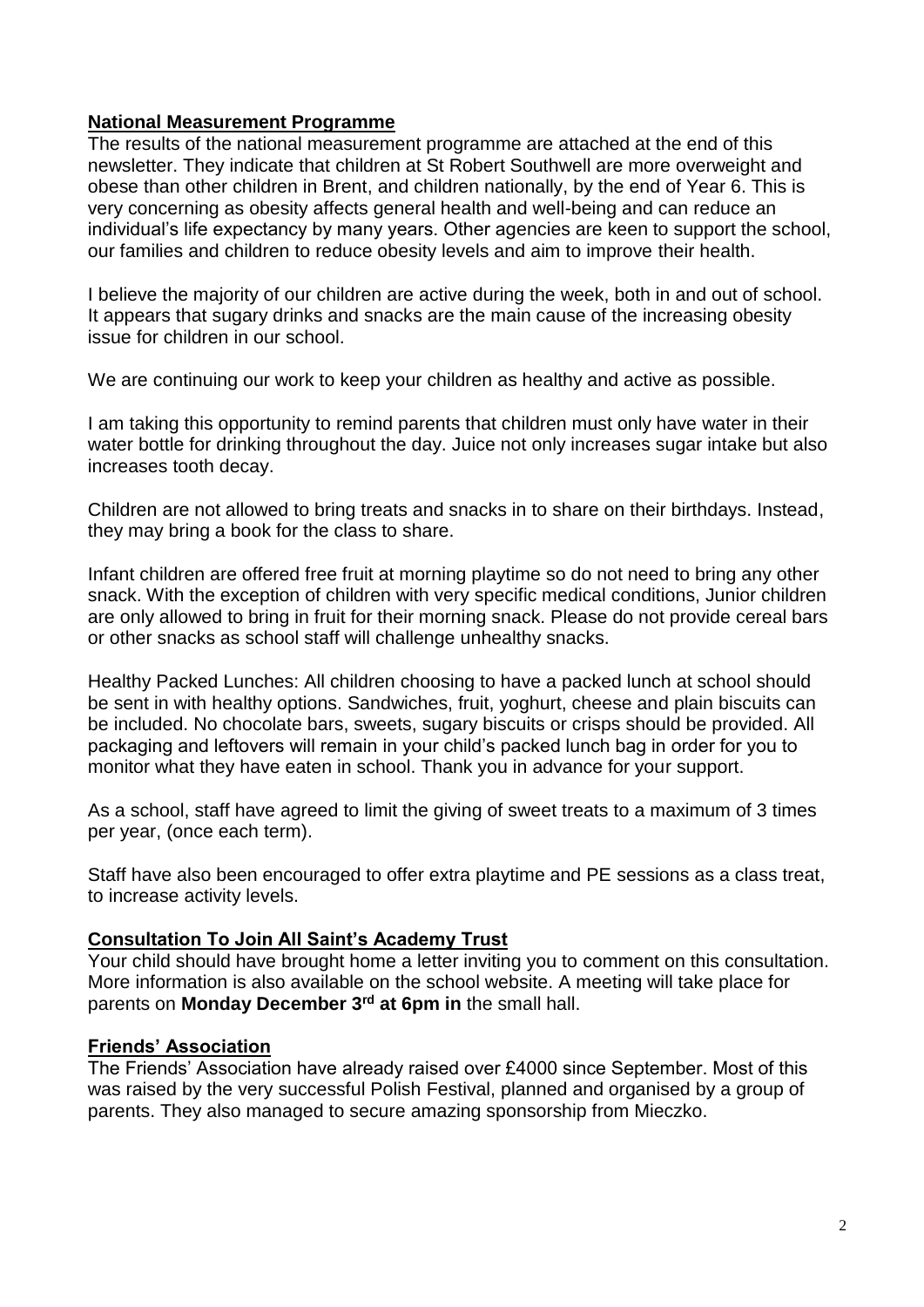The next event is The Christmas Fair on **Sunday 2nd December, between 1pm and 3pm**. Thank you to those who have had an estate agent's board put outside their house advertising this event.

Next Friday, 30<sup>th</sup> November, children may wear their own clothes in return for bringing an item for the Christmas Fair. To help, the Friends have a broad range of items and each year group is asked to bring something different.

| <b>Nursery</b>    | Boxes/tins of Sweets of chocolates            |
|-------------------|-----------------------------------------------|
| Reception         | <b>Boxes of Christmas Crackers</b>            |
| Year 1            | Gifts for Men-Wallets, socks cufflinks etc    |
| Year <sub>2</sub> | Children's toys/gifts eg balls, cars lego     |
| Year <sub>3</sub> | Gifts for Women - Nail polish, bath products, |
|                   | socks                                         |
| Year <sub>4</sub> | <b>Children's Gifts/toys</b>                  |
| Year 5            | Tins of biscuits                              |
| Year <sub>6</sub> | <b>Toiletry sets</b>                          |

## **Governors' Firework and Family Disco Evening**

A big thank you to all those who helped organise and run this event. There was, some lovely feedback from those who attended. This raised £1750 for the Governors Fund. As you are aware, as a Catholic school, we need to raise enough money to cover 10% of all building and maintenance works. Money in the Governors' Fund is used for this purpose.

#### **The Best Year Yet!**

Over 35 trips and workshops have taken place across the school so far this term. We have also had two visits from School Improvement Advisors, who have worked with staff to ensure we continue to 'Aim for Excellence' in all we offer the children.

Julia Bachulska in Year 5 was selected as a winner in the Metropolitan Police Christmas Card competition and ws invited to a special presentation at New Scotland Yard.

We have had a special visit from some owls, and also the author of 'The Sluggard and the Ants.'

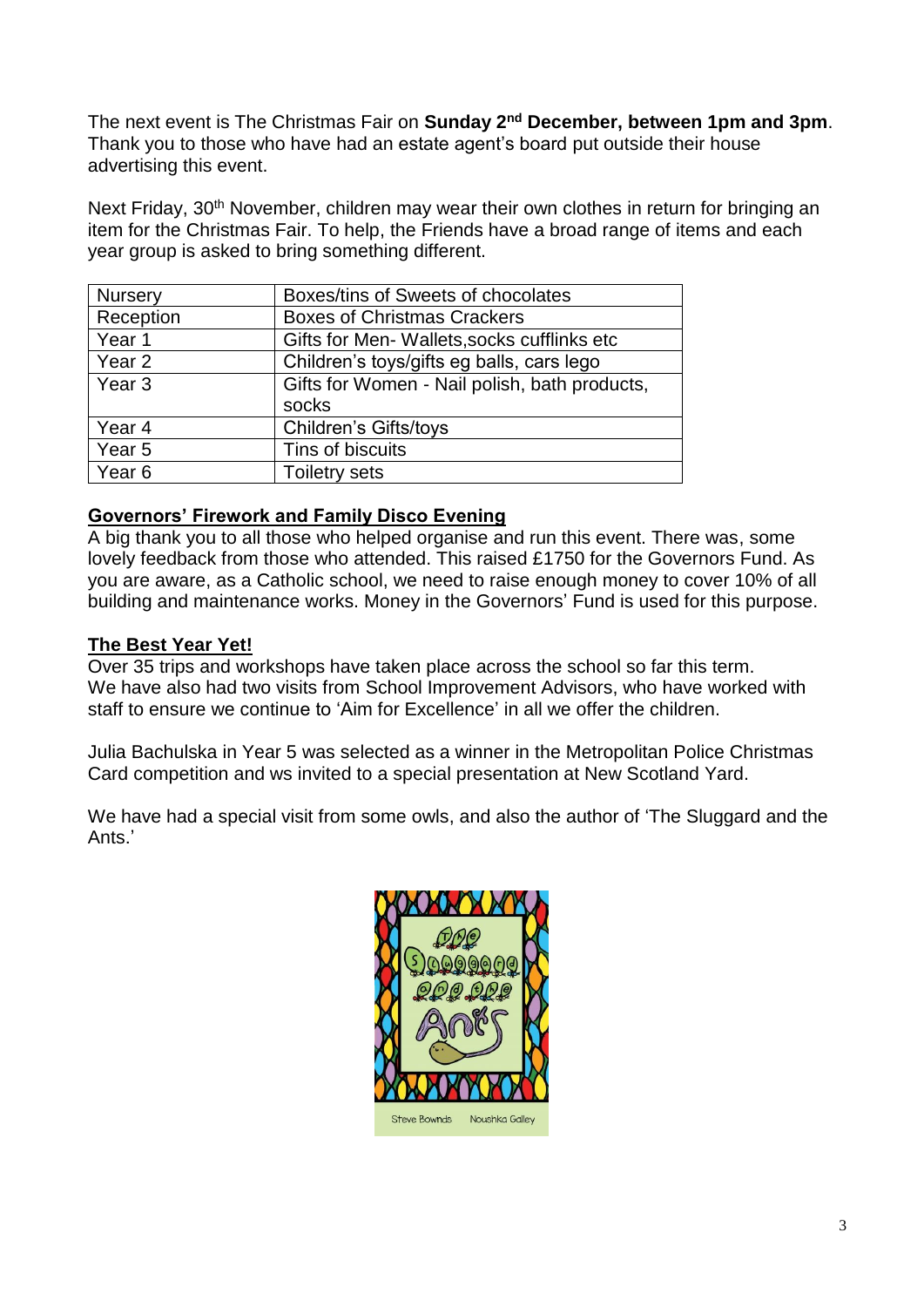## **School Improvement Priorities**

As a school, we have agreed to work on the following improvement priorities this school year.

- 1. Improving overall attendance towards a goal of 97.4% and ensuring rigorous systems are embedded to monitor and track attendance of groups so that intervention and support is targeted and effective in supporting improvement.
- 2. Improving the health and fitness and well-being of pupils, using a range of healthy eating and' get-active' initiatives.
- 3. To increase reading for pleasure and challenge.
- 4. Ensuring improved E- Safety awareness for all members of the community.

# **E – Safety**

Is your child spending too much time online? Agree what times your child can go online. For example, not going online just before bed time or in the morning before school. Explain that you think it's important that they do a variety of activities and you recognise that they enjoy being online, but you think it's important they do other things as well. Discuss your family agreement and remind them why it's important. Use technical tools to help you reinforce online times in your home. Many sites have timers that you can set, or you can set it up on the computer, mobile or tablet. Make sure that you stick to what you've agreed and that you also manage your own time online.

If your child likes You Tube, switch to You Tube Kids. Read this guide: *How to keep your child safe on You Tube in 5 easy steps:* [http://home.bt.com/tech-gadgets/internet/how](http://home.bt.com/tech-gadgets/internet/how-tokeep-your-kids-safe-on-youtube-internet-matters11364240897926)[tokeep-your-kids-safe-on-youtube-internet-matters11364240897926](http://home.bt.com/tech-gadgets/internet/how-tokeep-your-kids-safe-on-youtube-internet-matters11364240897926)

## **Ask a Question or Raise a Query**

Do you have any questions about school life? We are, really happy to answer any questions about school, no matter how small. Do drop into the school office to ask questions or ask your child's class teacher at the end of the day, after the children have been dismissed. If you are worried about something, make an appointment to see your child's teacher straight away. Don't let a little worry turn into a big one.

## **Attendance Reminder**

Attendance was the only area of improvement identified in our inspection in January 2018. As you are aware, I am not in a position to approve holiday absence requests. If your child is unwell you should call the office on the first day of your child's absence to explain their illness. If your child needs to attend a medical or dental appointment, wherever possible, this must be booked for the afternoon, after 2pm. If you need to request leave for another reason, it can be authorised if the leave is counted as truly exceptional. Please request a form from the school office. Mrs Quigg is our Attendance Officer and will follow up all absences to ensure we have accurate records, and to maintain your child's safety. As a school, we expect parents to communicate the reason for a child's absence and failure to do so increases the workload of school staff, and may cause safeguarding concerns about your child.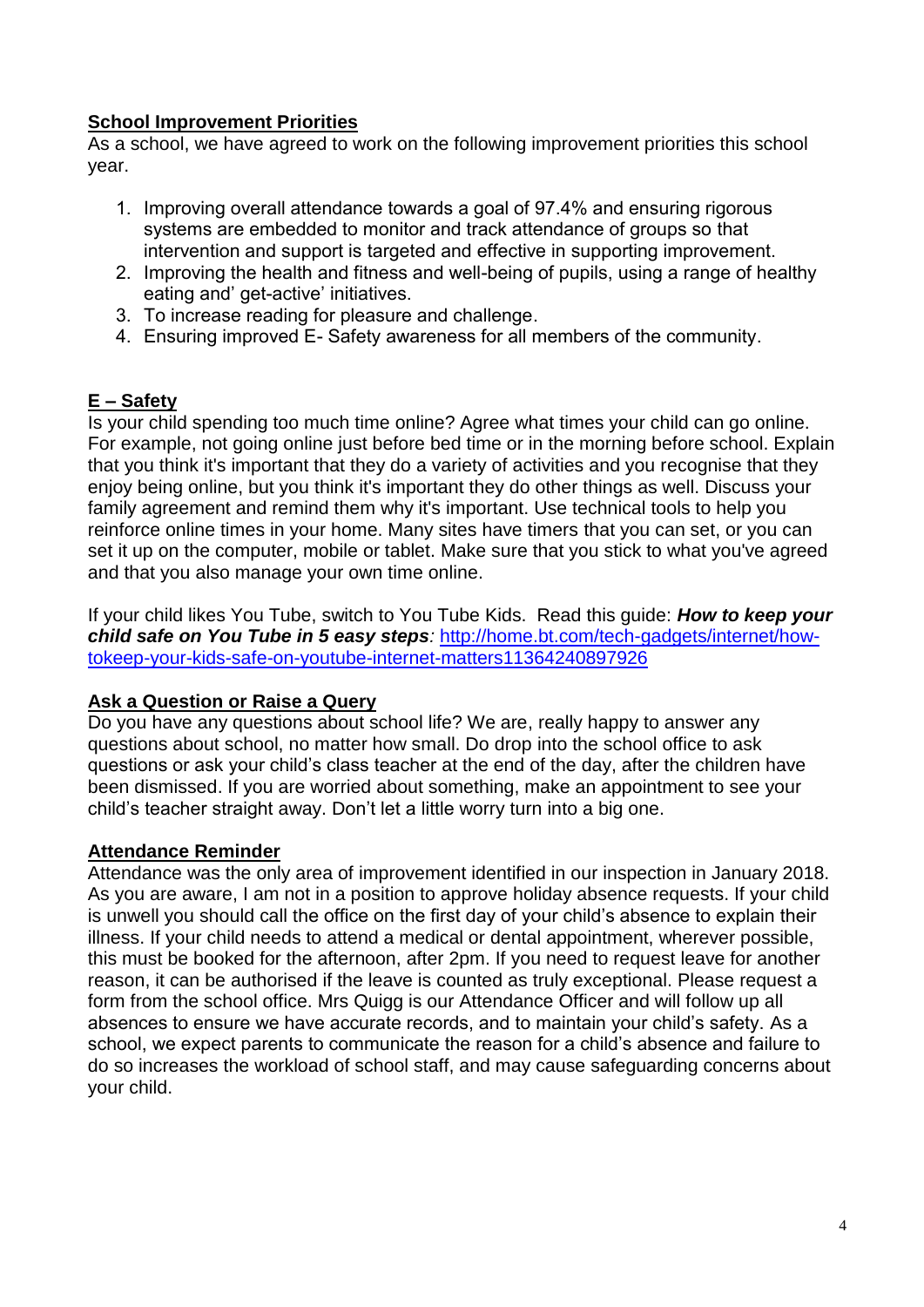## **Childcare**

We are fortunate to have Breakfast Club and an After-School Club on site, run by school staff. Breakfast Club is full to capacity. Please complete a registration form to be added to the waiting list. If you wish to secure a place at After-School Club, please complete a registration form and ask the office to add your child to the register. Please note that payments for these clubs should be made online. Please call the school by 2.30 pm if you are seeking a place on the day for After-School Club, so we can ensure this message gets to your child's teacher.

## **Winter Uniform**



Please make sure your child has a black coat and sensible school shoes every day.

#### **Haircuts**

Haircuts and styles are part of the uniform policy. Long hair must be tied back and fringes should be clipped away from the eyes. If you choose to have your child's hair cut very short, please time it so that on their return to school, it has grown back sufficiently to meet the school requirements. It should be of one length, **with no steps, no shaved symbols and no lines.** Girls should have hair extensions and colours, etc. removed before their return to school.

To ensure the children understand that this is part of the school uniform policy, children whose hair cut/style is not acceptable will be kept off the playground and may be withdrawn from school trips until the issue has been resolved.

#### **Safeguarding**

The school's Designated Safeguarding Leaders (DSLs) are:

Miss Beck, Miss Montgomery and Mrs Egan. However, all members of staff have a duty to, and are trained in the safeguarding of our children. Should you have any safeguarding concerns, please speak to a member of staff as soon as possible. For any matters concerning safeguarding outside of school hours or during the holidays, please send an email to: [safeguarding@robsouth.org](mailto:safeguarding@robsouth.org)

#### **Parking**

Thank you to those parents and carers who always park considerately and do not drive towards the children on the pavements near the school. I wish everyone could put the safety of our children first and not continue to put their lives at risk with dangerous and inconsiderate driving.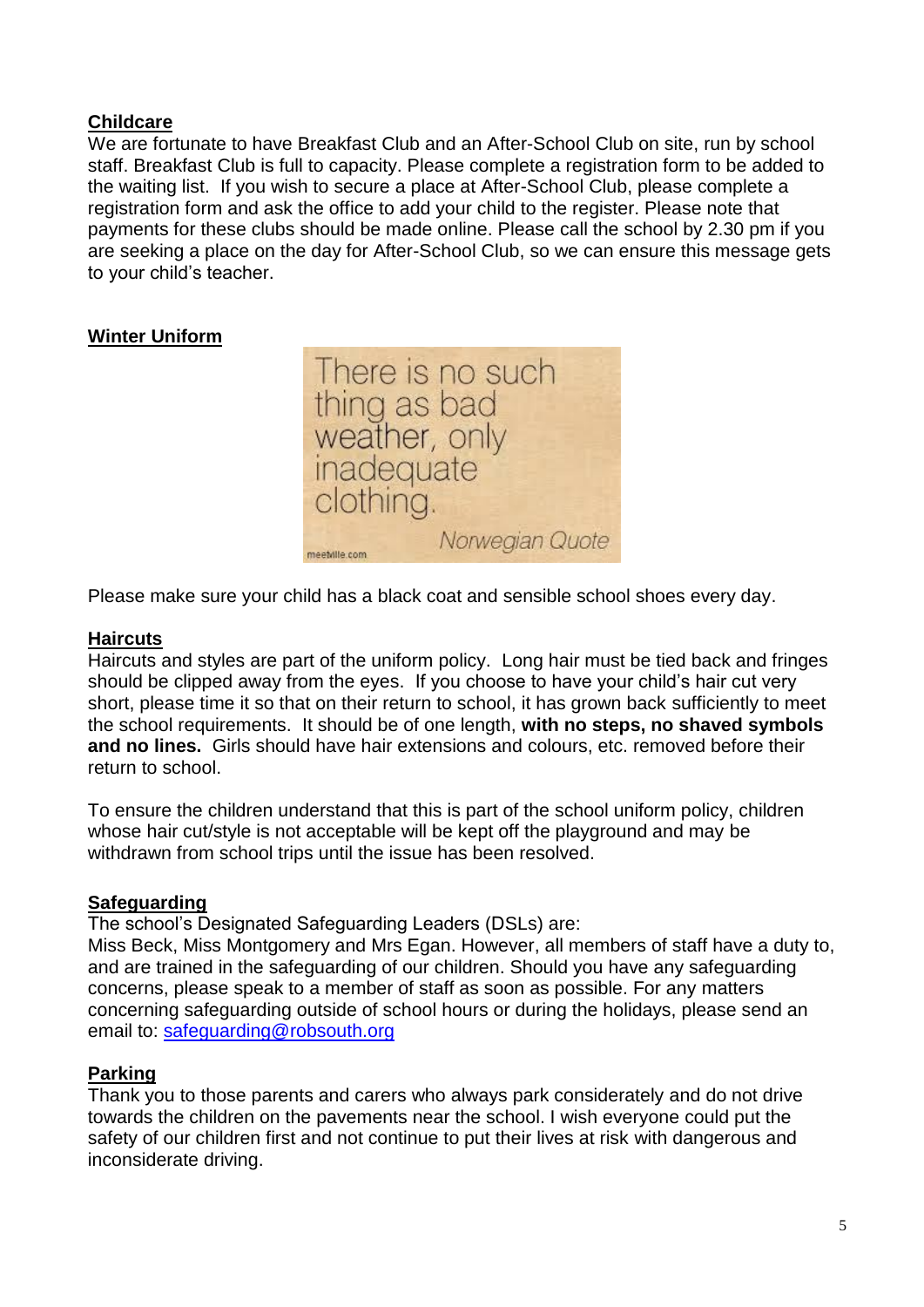#### **Can You Help Us?**

The Friends' Association kindly agreed to purchase some outdoor storage units for the Infant Playground and Nursery. These units need assembling so we are looking for some parents who have good do-it-yourself assembly skills, and basic tools to put the units together for us. If you can spare a couple of hours with a friend, your help would be much appreciated. Please let office know if you can help and when you are available.

#### **Diary Dates**

| 11/12/18 | 9.15       | <b>Reception Concert for Parents</b> | Creche for children<br>under 5 |
|----------|------------|--------------------------------------|--------------------------------|
| 12/12/18 | 9.30       | <b>Nursery Concert for Parents</b>   | Creche for children<br>under 5 |
|          |            |                                      |                                |
| 12/12/18 | 1.45       | <b>Year 2 Concert for Parents</b>    | No Creche -                    |
|          |            |                                      | Young children                 |
|          |            |                                      | welcome                        |
| 13/12/18 | 6.00       | <b>Year 2 concert for Parents</b>    | Creche for school              |
|          |            |                                      | aged siblings and              |
|          |            |                                      | children under 5               |
| 14/12/18 | All Day    | Christmas Jumper Day                 | Bring a donation               |
|          |            |                                      | for charity                    |
| 18/12/18 | 9.15       | <b>Y1 Assembly for Parents</b>       | Creche for children            |
|          |            |                                      | under 5                        |
| 18/12/18 | 11.45-1.30 | <b>Christmas Dinner for Children</b> |                                |
| 19/12/18 | 9.15       | Y3/4 Liturgy for Parents             | <b>No Creche</b>               |
| 20/12/18 | 1.15       | <b>Adult Christmas Dinner</b>        | Tickets £6 from                |
|          |            |                                      | the school office              |

Don't let your child miss out on learning– Note the Holiday Dates and make sure your child doesn't miss school.

**All children Reception to Year 6 are expected to attend school until 2pm on Friday**  21<sup><sup>st</sup> **December.** (The last day for Nursery children is Thursday 20<sup>th</sup> December)</sup>